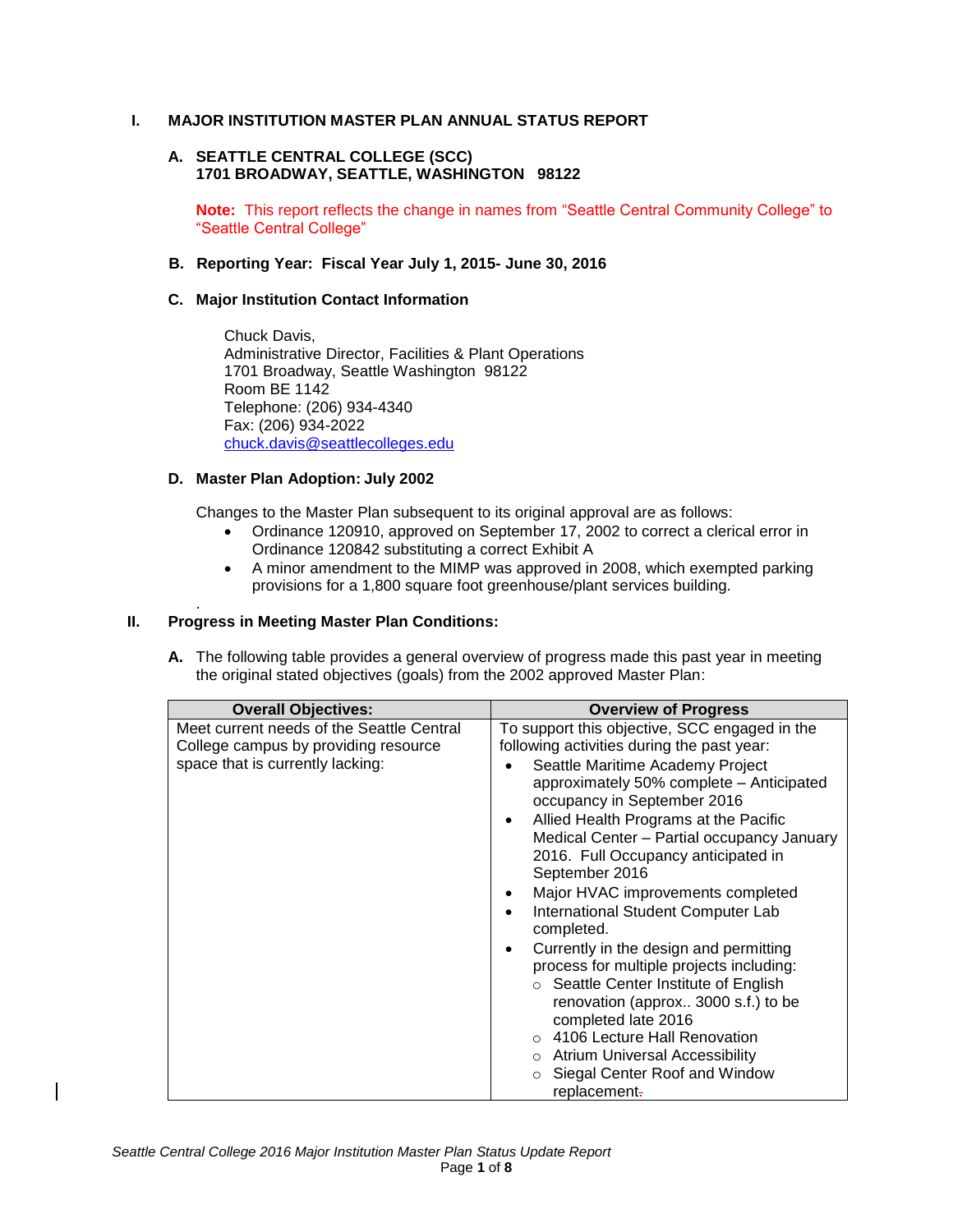|                                                                                                               | Broadway Performance Hall - Sandstone<br>$\circ$<br>preservation work.                                                                                                                                                                                                                                                                                                                                                                                                                                                                                                                                                                                                                                                                                                                                                                                                                                                                                                                                                                                                                                                                                                                                                            |
|---------------------------------------------------------------------------------------------------------------|-----------------------------------------------------------------------------------------------------------------------------------------------------------------------------------------------------------------------------------------------------------------------------------------------------------------------------------------------------------------------------------------------------------------------------------------------------------------------------------------------------------------------------------------------------------------------------------------------------------------------------------------------------------------------------------------------------------------------------------------------------------------------------------------------------------------------------------------------------------------------------------------------------------------------------------------------------------------------------------------------------------------------------------------------------------------------------------------------------------------------------------------------------------------------------------------------------------------------------------|
| Provide additional parking to decrease<br>existing parking deficits                                           | During the past year, SCC did not take any<br>actions to provide additional parking on campus.<br>However, the college continues to manage its<br>parking challenges through its commuter trip<br>reduction plan. Recent changes in parking<br>requirements for Major Institutions may also<br>influence how SCC proceeds with this objective<br>in the future. See Seattle Municipal Code<br>SMC23.54.016                                                                                                                                                                                                                                                                                                                                                                                                                                                                                                                                                                                                                                                                                                                                                                                                                        |
| Provide technology opportunities and help<br>to remove student time/place barriers                            | SCC continues to support this objective through<br>its many IT applications and its e-learning<br>programs.                                                                                                                                                                                                                                                                                                                                                                                                                                                                                                                                                                                                                                                                                                                                                                                                                                                                                                                                                                                                                                                                                                                       |
| Provide more flexible and competency-<br>based courses/programs                                               | SCC has continued to evaluate course offerings<br>to ensure that this goal is met. Faculty members<br>have the ability to submit new course offerings<br>via an electronic system. Submissions<br>automatically flow to various individuals and<br>committees for review and approval. The on-line<br>review and approval process has dramatically<br>reduced the time from submission to final<br>approval and ultimate course availability to<br>students.                                                                                                                                                                                                                                                                                                                                                                                                                                                                                                                                                                                                                                                                                                                                                                      |
| Develop closer partnerships with business,<br>industry, community, K-12 and other<br>educational institutions | Over the past year, SCC has continued to be<br>actively involved in building partnerships.<br>Among others, SCC has representatives on the<br>following:<br>The Capitol Hill Chamber of Commerce<br>$\bullet$<br><b>Board</b><br>The Capitol Hill Eco District Steering<br>$\bullet$<br>Committee<br>The Champion Steering Committee<br>$\bullet$<br>The Broadway Improvement Association<br>$\bullet$<br>Seattle Major Institutions Group<br>$\bullet$<br>NWAPPA - a new physical plant<br>$\bullet$<br>administrators group that provides ties to<br>Seattle University, University of Washington<br>and K-12 institutions.<br>PCAPPA - Pacific Coast APPA, similar in<br>nature to NWAPPA and serving California,<br>Oregon, Washington and British Columbia,<br>Last year, Chuck Davis served isas the<br>PCAPPA President and is currently serving<br>on the Board as the Secretary and is the<br>Junior Representative to International APPA<br>SCC continues to develop relationships in<br>conjunction with its allied health programs in the<br>Pacific Tower. These include:<br><b>Friends of Pacific Tower</b><br>$\bullet$<br>NeighborCare<br>$\bullet$<br>$FareStart_{\tau}$<br>$\bullet$<br><b>Gates Foundation</b> |

 $\overline{\phantom{a}}$ 

 $\begin{array}{c} \rule{0pt}{2.5ex} \rule{0pt}{2.5ex} \rule{0pt}{2.5ex} \rule{0pt}{2.5ex} \rule{0pt}{2.5ex} \rule{0pt}{2.5ex} \rule{0pt}{2.5ex} \rule{0pt}{2.5ex} \rule{0pt}{2.5ex} \rule{0pt}{2.5ex} \rule{0pt}{2.5ex} \rule{0pt}{2.5ex} \rule{0pt}{2.5ex} \rule{0pt}{2.5ex} \rule{0pt}{2.5ex} \rule{0pt}{2.5ex} \rule{0pt}{2.5ex} \rule{0pt}{2.5ex} \rule{0pt}{2.5ex} \rule{0$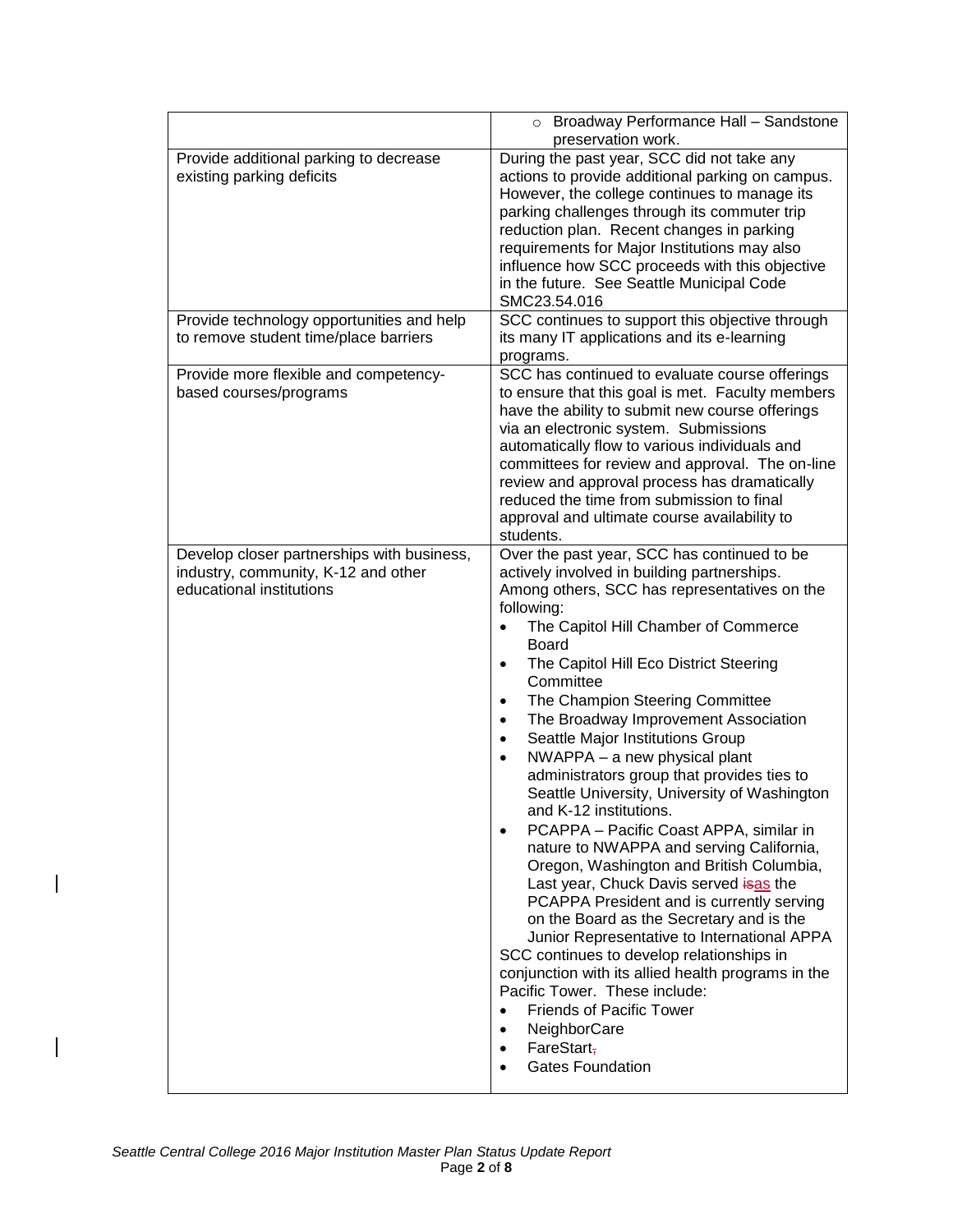|                                                                                                                                                                                            | Seattle Vocational Institute is bringing in two<br>community programs to the facility to assist<br>segments of currently underserved high school<br>drop-outs (including ages $14 - 18$ and over 21)<br>achieve GED.                                                                                                                                                                                                                                                                                                                 |
|--------------------------------------------------------------------------------------------------------------------------------------------------------------------------------------------|--------------------------------------------------------------------------------------------------------------------------------------------------------------------------------------------------------------------------------------------------------------------------------------------------------------------------------------------------------------------------------------------------------------------------------------------------------------------------------------------------------------------------------------|
| <b>Specific Objectives:</b>                                                                                                                                                                | <b>Overview of Progress</b>                                                                                                                                                                                                                                                                                                                                                                                                                                                                                                          |
| Decentralize technology/computer labs                                                                                                                                                      | The use of technology and computer labs<br>continues to receive strong support. During this<br>past year, the 1130 computer lab was created.<br>The Wi-Fi system was upgraged-upgraded to<br>broaden student and staff access to technology.<br>Hardware/software support and IT security for<br>the labs are centralized for efficiency and to<br>assure consistent service. Scheduling of about<br>half the labs, and instructional software<br>decisions, are decentralized for flexibility and to<br>meet faculty/student needs. |
| Provide space for multi-media<br>communications                                                                                                                                            | SCC continues to support multi-media capability.<br>Most of the classrooms have multi-media<br>equipment installed. Many of the conference<br>rooms also have multi-media presentation<br>capability with a few conference rooms also<br>having remote video conferencing capability.                                                                                                                                                                                                                                                |
| Create a broad performing arts center                                                                                                                                                      | SCC has continued to develop programs in<br>support of this objective. Utilization of the<br>Broadway Performance Hall, the Erickson<br>Theater, and the Fine Arts buildings has and will<br>continue to evolve over time. During the past<br>year, SCC partnered with the community and<br>family members to refurbish and re-activate the<br>George Tsutakawa Fountain - a center piece of<br>art at the college.                                                                                                                  |
| Integrate related nearby initiatives (RTA<br>transit station, parking, neighborhood plans,<br>reservoir cover, Bobby Morris playfields,<br>business district improvement, and<br>housing). | SCC did not take any further action over the past<br>year relative to the items listed in this objective.<br>However, SCC is in active negotiations with<br>Sound Transit regarding its interest to acquire<br>Site-D. Discussions include potential for student,<br>affordable, and or workforce housing.                                                                                                                                                                                                                           |
| Explore partnerships with the City and<br>private interests for mutually beneficial<br>projects, given state funding uncertainty and<br>shifts                                             | Over the past year:<br>SCC continued to explore potential<br>partnerships with various developers in<br>regard to the acquisition and development of<br>Sound Transit TOD Site D."<br>The College was actively engaged with the<br>$\bullet$<br>State of Washington Department of<br>Commerce and other non-profit partners in<br>transforming the Pacific Tower into an<br>innovative health education center.                                                                                                                      |
| Address community access to facilities after<br>hours and operational concerns                                                                                                             | During the past year, SCC strengthened access<br>control and security of the campus with the<br>addition of seven emergency "Talk-A-Phone"<br>towers and wall stations. Eighty-one cameras<br>were also included as part of that initiative. The<br>Public Safety & Security Department has<br>partnered with the SPD, providing camera                                                                                                                                                                                              |

 $\mathsf I$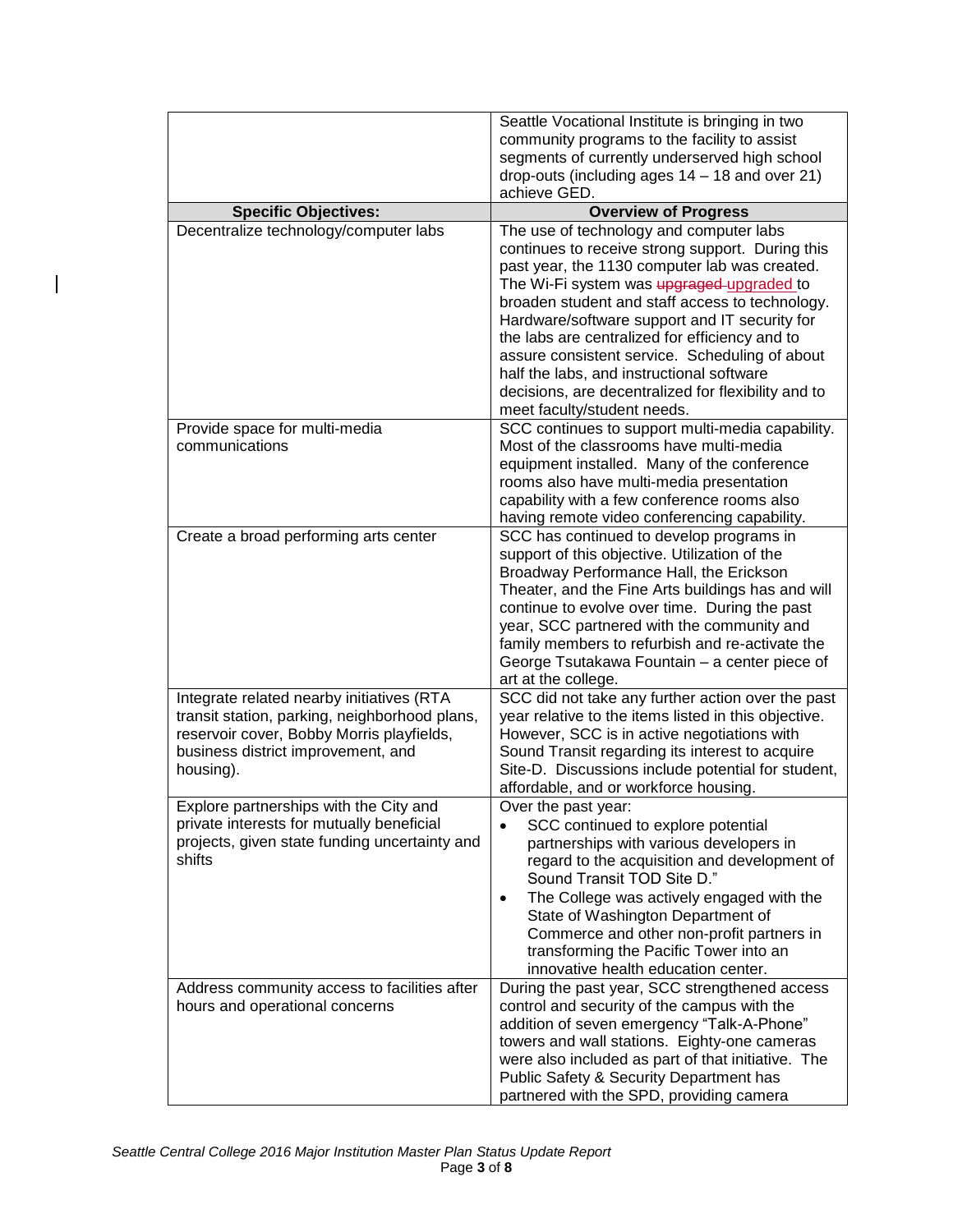|                                                                                                                                                                                                 | footage leading to successful resolution toof<br>crimes in the area.                                                                                                                                                                                                                                                             |
|-------------------------------------------------------------------------------------------------------------------------------------------------------------------------------------------------|----------------------------------------------------------------------------------------------------------------------------------------------------------------------------------------------------------------------------------------------------------------------------------------------------------------------------------|
| Create a new facility at the north end of the<br>campus that can function separately                                                                                                            | Although no specific actions occurred during the<br>past year relative to this objective, SCC remains<br>in negotiations with Sound Transit to purchase<br>"Site-D", located just north of the SCC property<br>line. Such a purchase would support this<br>objective.                                                            |
| Comprehensively resolve parking needs<br>and transportation management                                                                                                                          | Over the past year, SCC sustained its efforts to<br>manage its parking and transportation<br>challenges through strong support of its<br><b>Transportation Management Plan.</b>                                                                                                                                                  |
| Provide parking for oversize vehicles<br>(buses, vans, and service trucks)                                                                                                                      | SCC made no changes relative to this objective<br>during the past year. Demand for oversize<br>parking has been minimal and SCC has been<br>able to accommodate the few requests in the                                                                                                                                          |
|                                                                                                                                                                                                 | north parking lot.                                                                                                                                                                                                                                                                                                               |
| <b>Further Objectives:</b>                                                                                                                                                                      | <b>Overview of Progress</b>                                                                                                                                                                                                                                                                                                      |
| Continue to be a part of the local<br>community. More specifically, an objective is<br>to be generally consistent with the recently<br>adopted Pike/Pine and Capitol Hill<br>neighborhood plans | Over the past year, SCC has continued to be<br>actively involved in the community. It has<br>representatives serving on the following:<br>The Capitol Hill Chamber of Commerce<br><b>Board</b><br>The Capitol Hill Eco District Steering<br>Committee<br>The Champion Steering Committee<br>The Broadway Improvement Association |

**B.** The following table contains the recommended conditions for the Major Institution Master Plan entered by Anne Watanabe, Deputy Hearing Examiner on February 22, 2002. The table also provides a brief narrative statement about the progress SCC made towards compliance this past year.

| <b>Recommended Conditions</b>                                                                                                                                                                                                                                                           | <b>Compliance Progress</b>                                                                                                                                                                                                                        |
|-----------------------------------------------------------------------------------------------------------------------------------------------------------------------------------------------------------------------------------------------------------------------------------------|---------------------------------------------------------------------------------------------------------------------------------------------------------------------------------------------------------------------------------------------------|
| 1. The Seattle Central College Major                                                                                                                                                                                                                                                    | SCC has made no changes in MIMP boundary                                                                                                                                                                                                          |
| Institution Master Plan boundary shall be<br>expanded to include all areas south of E.<br>Pine St., which they currently own (to<br>include the South Annex, the Masonic                                                                                                                | during the past year, consequently this condition<br>remains under "full compliance". Future changes<br>to the boundary will be proposed during<br>submission of a new Major Institution Master<br>Plan. Efforts towards such a submission are in |
| Temple, and Motor Pool lot Broadway E.).                                                                                                                                                                                                                                                | the early planning stages.                                                                                                                                                                                                                        |
| 2. Areas of Major Institution Overlay for<br>SCC south of E. Pine St. shall be limited in<br>height to the 65-foot limit allowed in the<br>underlying zoning. If this height limit is<br>changed in the future so too should the<br>potential height of SCC development in the<br>area. | This condition remains in "full compliance".<br>Future changes to the height limits may be<br>proposed during submission of a new Major<br>Institution Master Plan. Efforts towards such a<br>submission are in the early planning stages.        |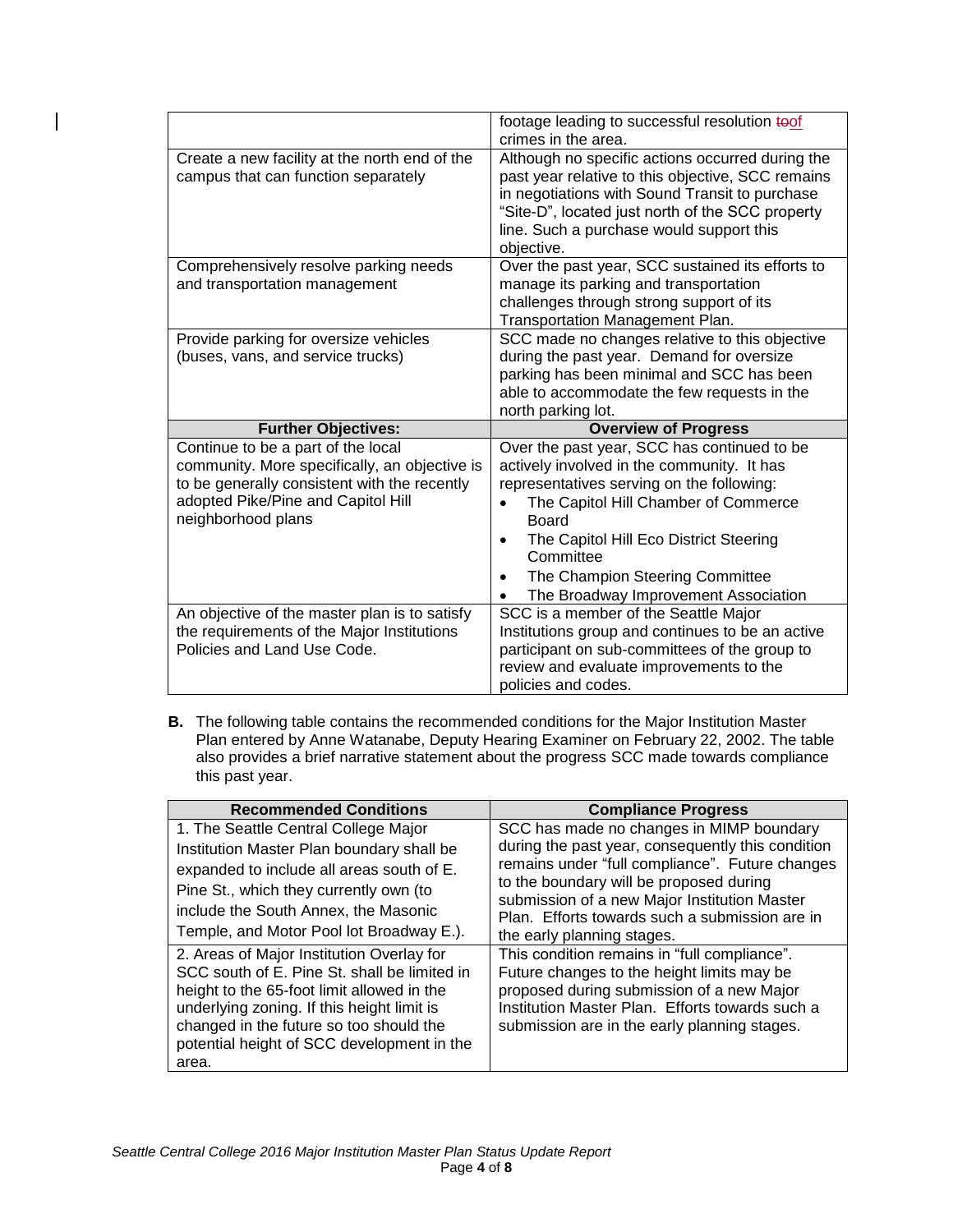| 3. Landscaping shall be incorporated into<br>any areas along Harvard Ave. developed or<br>redeveloped by the College and shall be in<br>a form which complements both the<br>institution and neighboring residential areas.<br>4. At the time of the Master Use Permit<br>application for the development of the                                                                                                                                                                                                                                                                                                                                                                                                                                                                                                                                                                                                       | This condition remains in "full compliance". SCC<br>performed no development or redevelopment<br>work along Harvard during the past year.<br>This condition remains in "full compliance". SCC<br>did not perform any further work on the                                                         |
|------------------------------------------------------------------------------------------------------------------------------------------------------------------------------------------------------------------------------------------------------------------------------------------------------------------------------------------------------------------------------------------------------------------------------------------------------------------------------------------------------------------------------------------------------------------------------------------------------------------------------------------------------------------------------------------------------------------------------------------------------------------------------------------------------------------------------------------------------------------------------------------------------------------------|--------------------------------------------------------------------------------------------------------------------------------------------------------------------------------------------------------------------------------------------------------------------------------------------------|
| proposed Technology Center, a traffic study<br>shall be conducted in consultation with the<br>SCC Standing Advisory Committee and<br>appropriate City of Seattle officials and a<br>vehicle access shall be designed and<br>conditioned in a way which both meets the<br>need of SCC and minimizes impacts to the<br>surrounding community.                                                                                                                                                                                                                                                                                                                                                                                                                                                                                                                                                                            | previously proposed Technology Center. A<br>preliminary traffic study was conducted as part of<br>internal master planning work.                                                                                                                                                                 |
| 5. SCC buildings south of E. Pine St. and<br>along Broadway north of the existing main<br>campus buildings shall be designed to fit<br>well with the commercial and pedestrian<br>context of the surrounding areas. To this<br>end, a human scale is to be developed at<br>sidewalk level. Buildings shall have a<br>commercial appearance, be close to the<br>sidewalks and have a high level of<br>transparency, with highly visible entries<br>directly accessible from the public sidewalk<br>realm. Materials used for windows, walls<br>and other elements and architectural<br>patterns (spacing of windows and support<br>columns and overall architectural styles)<br>shall be drawn from the context of<br>immediately surrounding area and from the<br>Pike/Pine area.                                                                                                                                      | This condition remains in "full compliance". SCC<br>is in the early stages of design to support<br>repairs/replacements to the windows and roof of<br>the Siegal Center Building at 1500 Harvard.<br>SCC will work with City staff to ensure that this<br>objective is considered during design. |
| 6. Within the entire MIMP boundary, use<br>limitations, derived from underlying zoning<br>shall not apply to SCC buildings when they<br>are replaced by SCC uses (except as<br>required by SMC 23.69.008 or successor<br>sections). In all areas within the MIMP<br>(whether or not designated as pedestrian<br>zones) uses at the ground level, across<br>streets from commercial zones and adjacent<br>to surrounding streets shall, to the greatest<br>extent reasonably possible, be those of the<br>College which are most commercial or<br>customer service in nature such as, but not<br>limited to, reception, retail, food service, and<br>educational programs which are<br>commercial-like (i.e. cosmetology) or to<br>those uses which would be visually<br>interesting from the public realm and are of<br>a kind where public observation would not<br>be harmful to the educational purpose<br>therein. | This condition remains in "full compliance".<br>During the past year, SCC performed no work<br>that would affect this condition.                                                                                                                                                                 |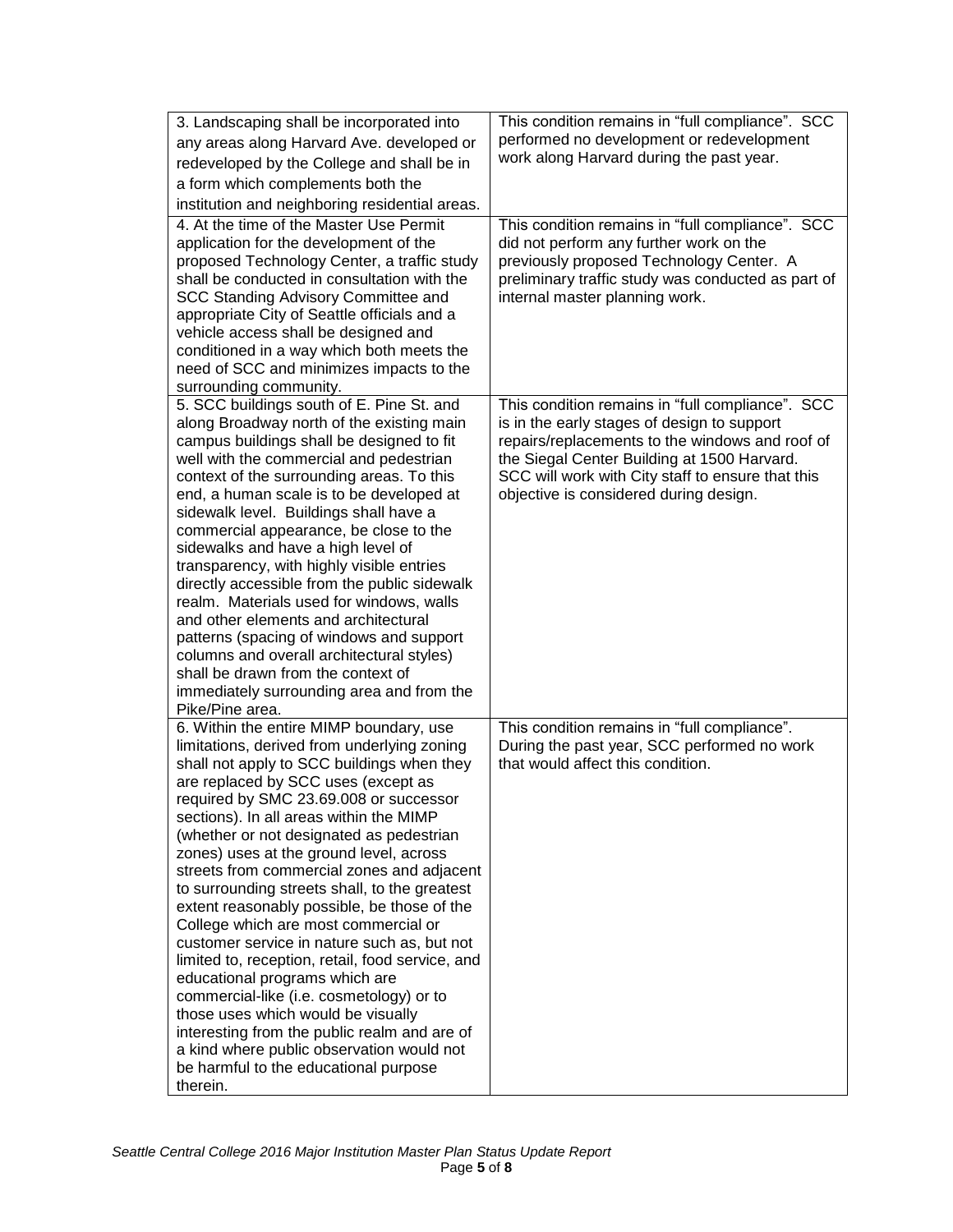| 7. New development along Harvard Ave.<br>shall create a sidewalk environment along<br>Harvard Ave., which incorporates setbacks,<br>and landscaping designed to be compatible<br>with and to transition into the Mid-rise (MR)<br>residential zoning along the eastern side of<br>that street.                                                                                                                                                          | This condition remains in "full compliance".<br>During the past year, SCC performed no work<br>that would affect this condition.                                                                                                                  |
|---------------------------------------------------------------------------------------------------------------------------------------------------------------------------------------------------------------------------------------------------------------------------------------------------------------------------------------------------------------------------------------------------------------------------------------------------------|---------------------------------------------------------------------------------------------------------------------------------------------------------------------------------------------------------------------------------------------------|
| 8. The mid-block pedestrian crossing<br>between Harvard Ave. and Broadway, at<br>the former E. Howell St. right-of-way, shall<br>remain available for general public use to<br>the greatest extent possible and consistent<br>with security and programmatic needs of<br>SCC.                                                                                                                                                                           | This condition remains in "full compliance".<br>During the past year, the mid-block pedestrian<br>crossing remained open and available for<br>general public use.                                                                                 |
| 9. New structures and additions shall be<br>designed with architectural measures to<br>minimize height, bulk and scale impacts on<br>surrounding properties to the greatest<br>extent practicable.                                                                                                                                                                                                                                                      | This condition remains in "full compliance".<br>During the past year, SCC did not build any new<br>structures or additions.                                                                                                                       |
| 10. The MIMP shall be written to clearly<br>state that the Seattle Land Use Code<br>standards for structure setbacks on the<br>perimeter of an MIO District existing at the<br>time of development permit application are<br>intended to apply.                                                                                                                                                                                                         | This condition remains in "full compliance".<br>There were no amendments to the MIMP during<br>the past year.                                                                                                                                     |
| 11. The MIMP shall contain a provision that<br>nighttime lighting of all outdoor pedestrian<br>areas on the SCC campus, new, existing or<br>remodeled, shall be maintained at a level<br>consistent with that established for public<br>sidewalks in the regulations and practices of<br>the Seattle Transportation Department<br>("SeaTran"). That level, for sidewalks not<br>adjacent to roadways, is expressed at this<br>time as two foot candles. | The status of this condition is unknown.<br>Lighting<br>level studies were not conducted during the past<br>year.                                                                                                                                 |
| 12. SCC shall preserve the historic<br>character of the north and west facades and<br>the lobby of the Masonic Temple building.                                                                                                                                                                                                                                                                                                                         | This condition remains in "full compliance" (the<br>college no longer refers to the building as the<br>"Masonic Temple"). During the past year, SCC<br>made no changes to the lobby or the north and<br>west facades of the "Fine Arts Building". |
| 13. Upon remodel and/or expansion of the<br>existing parking garage, the college shall<br>retain existing and incorporate new<br>landscaping along street frontages.                                                                                                                                                                                                                                                                                    | This condition remains in "full compliance".<br>During the past year, SCC performed no<br>remodeling or expansion of the existing parking<br>garage.                                                                                              |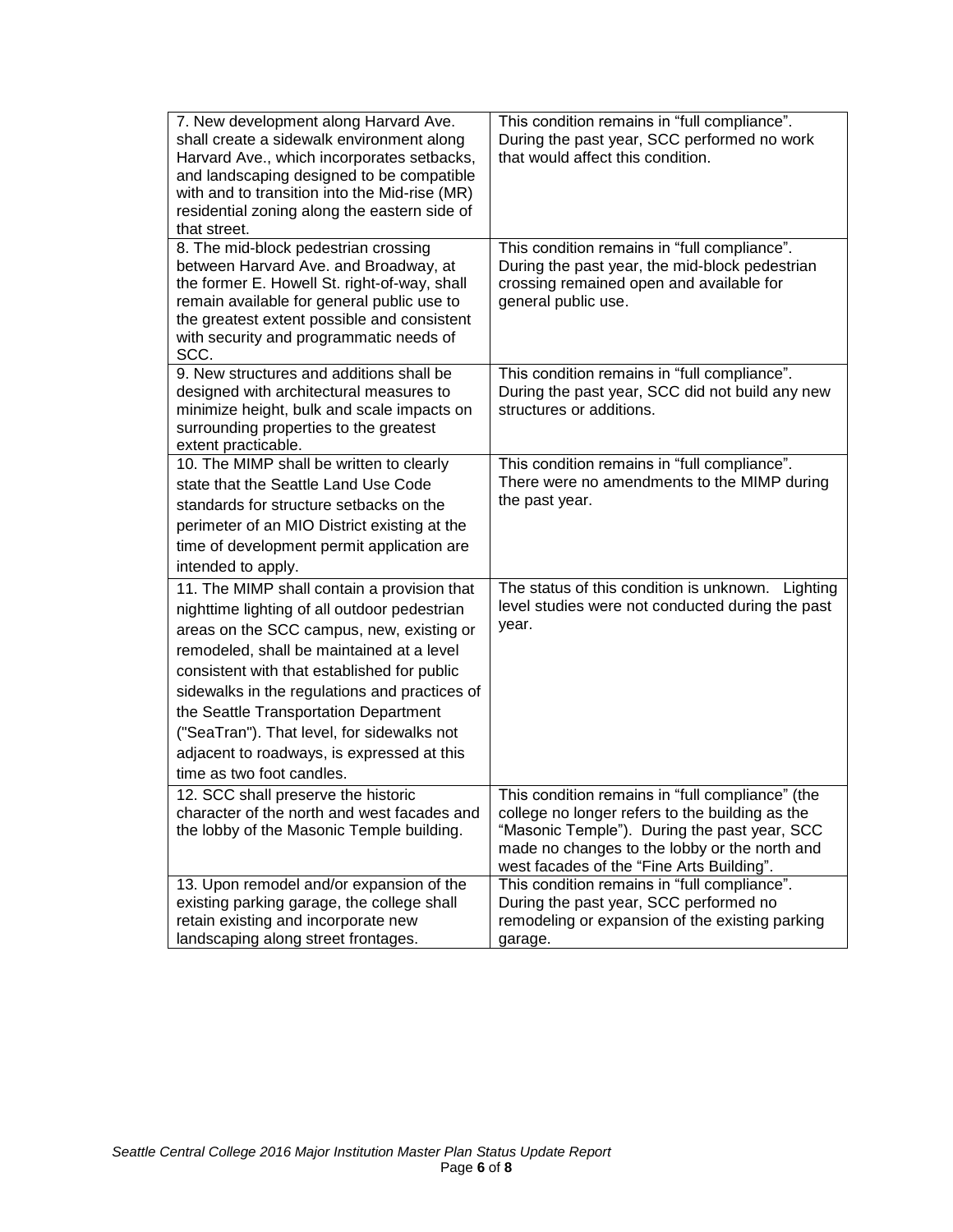# **III. Major Institution Development Activity Initiated or Under Construction Within the MIO Boundary During the Reporting Period.**

# **A. Development Activity Initiated or Under Construction (Non-Leased Activity)**

- 1. Broadway Edison (1701 Broadway, Seattle, WA)
- 2. Remodel of 1130 to create a computer laboratory and a custodial break room.
- 3. HVAC Upgrades Replacement of the NE Penthouse.
- 4. Size Approximately 2,000 gross square feet of remodeled space.
- 5. Construction Start: 9/2014 Completion: January 2015

# **B. Major Institution Leasing Activity to Non- Major Institution Uses: None**

- **IV.** Major Institution Development Activity Outside but within 2,500 Feet of MIO District Boundary:
	- **A.** For the 1997 1998 Report, Land and Building Ownership and Leasing Activity existing on December 31, 1996. N/A -- No Changes for the re: this 1997-1998 report.
	- **B.** Land & Building Acquisition During the Reporting Period: **None**
	- **C.** Leasing Activity During the Reporting Period: **None**

# **V. Progress in Meeting Transportation Management Program (TMP)**

**A.** The following provides a general overview of progress made in achieving the goals and objectives contained in the TMP towards the reduction of single-occupant vehicle use by SCC employees, staff and/or students:

Seattle Central College continues to encourage all employees, staff, and students to commute utilizing modes of transportation other than driving alone. This objective is vital to reduce traffic congestion, decrease fuel consumption, and help to maintain/ improve air quality in the region. Results from the most recent CTR Employee survey demonstrate the success of the program. SCC has succeeded in reducing its drive alone commuting rate among all CTR affected staff by over 8 percentage points compared to the rate submitted in the 2002 MIMP. In addition, the "Vehicle Miles Traveled" rate has decreased more than 24% over the same period. These statistics represent a significant improvement during the life of the MIMP and marks a considerable achievement by the SCC Transportation Coordinator's office.

**B.** There was one goal in the TMP submitted as part of the 2002 MIMP. Subsequent to that original submission, SCC has also tracked and made efforts to reduce total vehicle miles traveled. The following table provides a brief narrative statement about the progress SCC made this past year towards compliance with the original goal and the subsequent additional goal:

| <b>TMP Goals</b>                                                                                | <b>Compliance Progress</b>                                                                                                                                                                                                                                                                                                                                          |
|-------------------------------------------------------------------------------------------------|---------------------------------------------------------------------------------------------------------------------------------------------------------------------------------------------------------------------------------------------------------------------------------------------------------------------------------------------------------------------|
| <b>Ensure that Single</b>                                                                       | This goal has been fully achieved. Results from the latest survey                                                                                                                                                                                                                                                                                                   |
| Occupant Vehicle                                                                                | indicate that SOV trips are approximately 35% of the total trips.                                                                                                                                                                                                                                                                                                   |
| Trips (SOV) are no                                                                              | As such, this goal is in complete compliance.                                                                                                                                                                                                                                                                                                                       |
| more than 50% of the<br>SCC staff, faculty, and<br>student commute trips<br>to and from campus. | The strategies employed to achieve this success include:<br>Offering reduced parking rates and dedicated parking spaces<br>$\bullet$<br>for staff who carpool;<br>Offering a much discounted transit pass to staff (ORCA card-<br>$\bullet$<br>Regional Pass) which can be used for any of the transit<br>agencies in the larger Puget Sound region, including King |